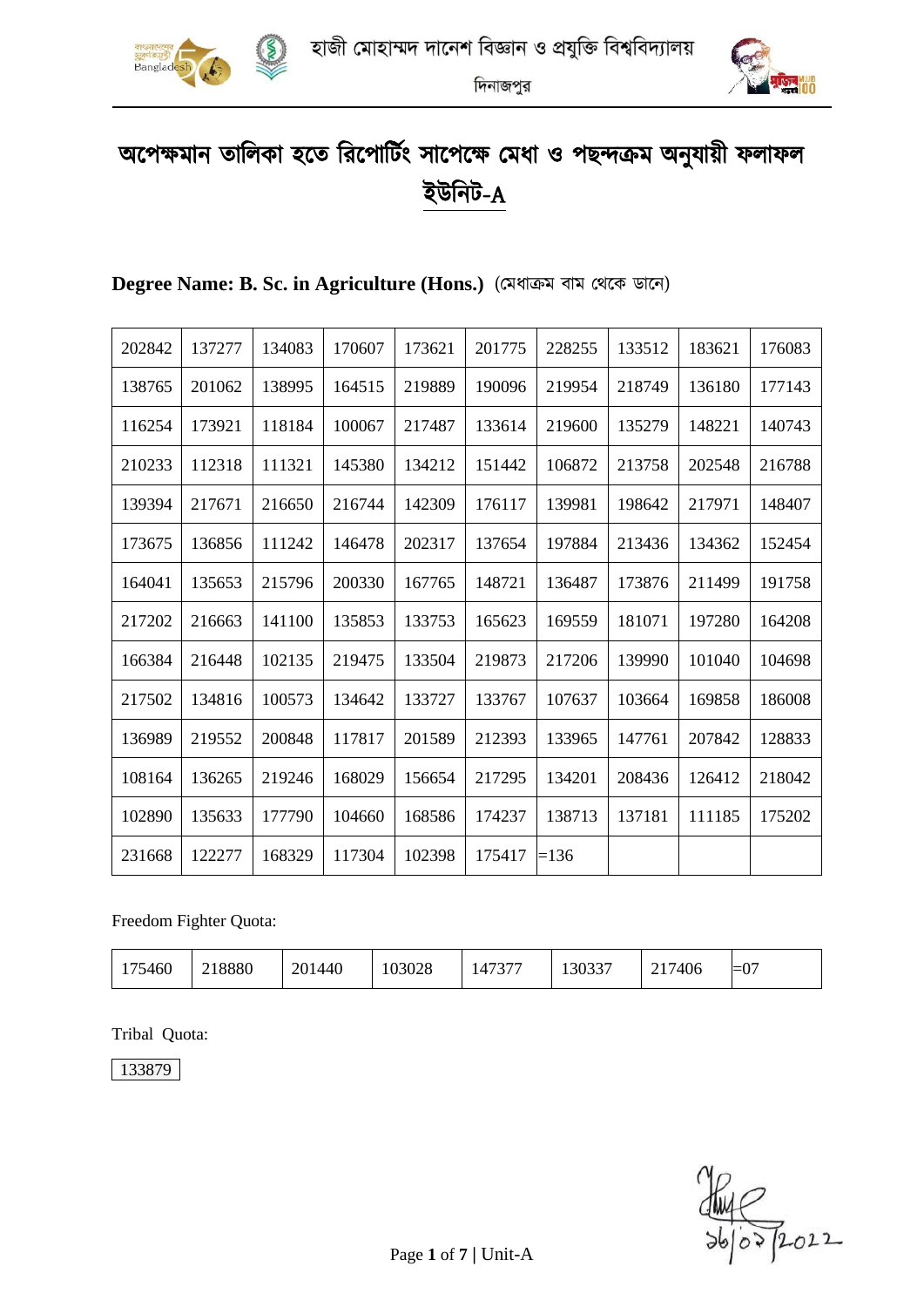



## **Degree Name: B. Sc. in Fisheries (Hons.)** (মমধাক্রম বাম মেপক ডাপন)

| 140766 | 125123 | 166178 | 142178 | 149615 | 167472 | 133719 | 168407 | 219908 | 217443 |
|--------|--------|--------|--------|--------|--------|--------|--------|--------|--------|
| 231365 | 140913 | 106784 | 165770 | 148531 | 197472 | 135906 | 116357 | 133458 | 102535 |
| 169521 | 216752 | 144832 | 134507 | 100585 | 218347 | 139683 | 217353 | 128279 | 217395 |
| 135962 | 133974 | 134876 | 175159 | 223211 | 106416 | 207192 | 100106 | 142110 | 158578 |
| 164272 | 195281 | 219668 | 135855 | 175419 | 196080 | 137152 | 215003 | 217938 | 202444 |
| 175896 | 211400 | 213381 | 218765 | 202229 | 143870 | 208373 | 138999 | 198761 | 116002 |
| 137161 | 106969 | 157905 | 136591 | 129483 | 146948 | 164833 | 228373 | 167418 | $=69$  |

Freedom Fighter Quota:

| 198084   127719   215897   135238 $\equiv$ 04 |  |  |  |
|-----------------------------------------------|--|--|--|
|-----------------------------------------------|--|--|--|

## **Degree Name: Doctor of Veterinary Medicine** (মমধাক্রম বাম মেপক ডাপন)

|                               |  |  | 165235   134765   133789   107712   206485   153661   103304   200476   171928   148475 |  |
|-------------------------------|--|--|-----------------------------------------------------------------------------------------|--|
|                               |  |  | 175652   219190   206134   104162   139894   136755   109592   204360   109096   106675 |  |
| $148504$   139099 $\equiv$ 22 |  |  |                                                                                         |  |

Tribal Quota:

 $\frac{1}{\frac{1}{100}}$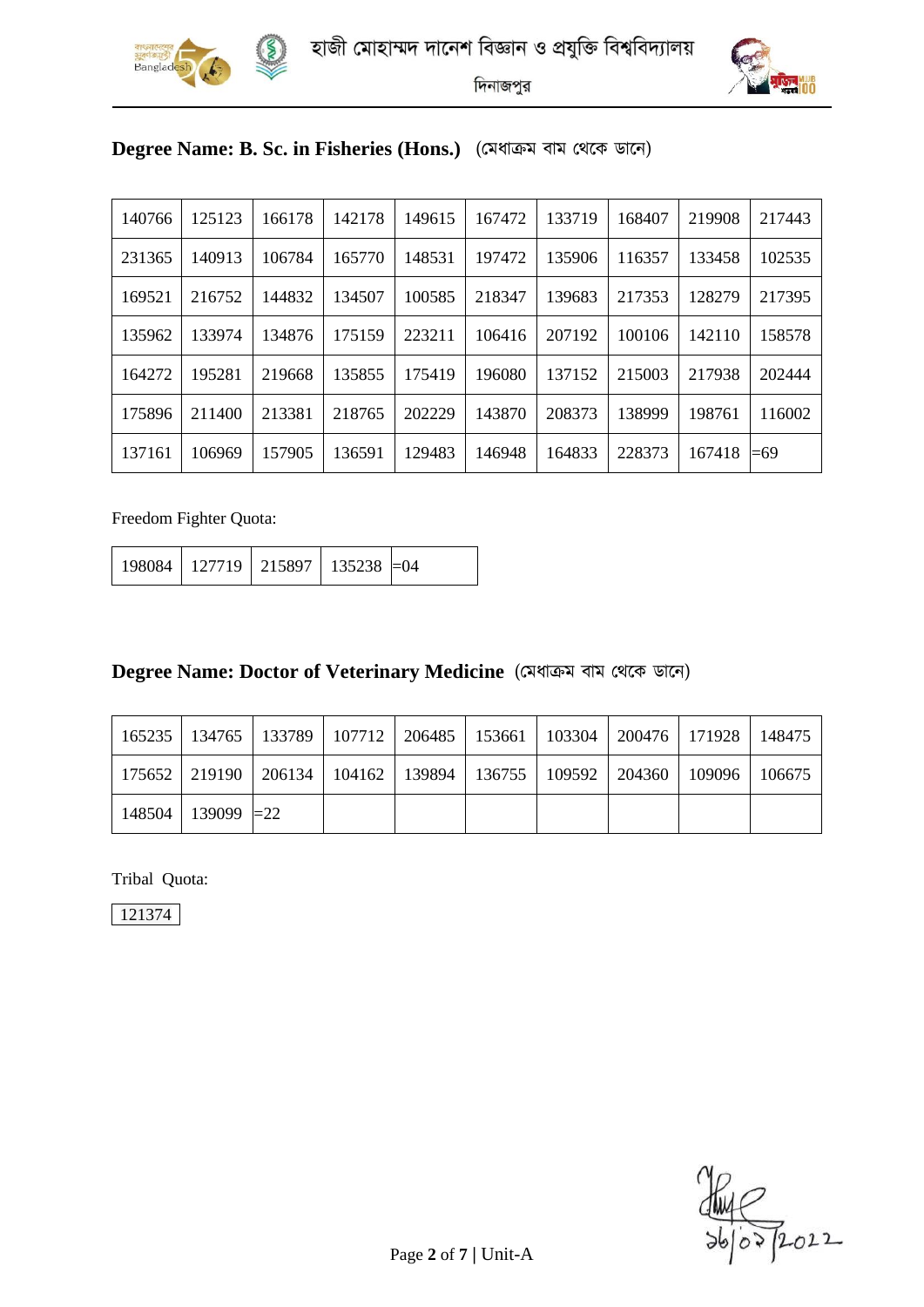



# **Degree Name: B.Sc. (Engineering) in Electronics and Communication**

**Engineering** (মমধাক্রম বাম মেপক ডাপন)

| 136288 | 213366 | 112925 | 161200 | 208349 | 135728 | 213221 | 106683 | 113858 | 120377 |
|--------|--------|--------|--------|--------|--------|--------|--------|--------|--------|
| 219366 | 101640 | 218267 | 158866 | 133853 | 117960 | 138856 | 176470 | 120736 | 183239 |
| 175374 | 164203 | 190150 | 173864 | 116338 | 132628 | 125916 | 120251 | 226003 | 163068 |
| 134004 | 135639 | 135828 | 132698 | 197875 | 197106 | 115135 | 106813 | 212699 | 190821 |
| 118518 | 146646 | 206026 | 128846 | 102697 | 106883 | 138585 | 134442 | $=48$  |        |

Freedom Fighter Quota:

196957

## **Degree Name: B.Sc. (Engineering) in Electrical and Electronic**

**Engineering** (মমধাক্রম বাম মেপক ডাপন)

|  | $175010$ 109354 = 02 |  |
|--|----------------------|--|
|--|----------------------|--|

#### **Degree Name: B.Sc. in Food and Process Engineering** (মমধাক্রম বাম মেপক ডাপন)

| 148319 | 164524 | 164822 | 133601 | 168907 | 136743 | 181832 | 133636 | 114107 | 228970 |
|--------|--------|--------|--------|--------|--------|--------|--------|--------|--------|
| 173077 | 147403 | 135251 | 104586 | 134665 | 176177 | 123102 | 134395 | 137004 | 136406 |
| 143600 | 107632 | 106361 | 213962 | 219550 | 210575 | 180399 | 104576 | 109466 | 216532 |
| 217002 | 132230 | 140825 | 100844 | 177697 | 112198 | 134138 | 214863 | 191436 | 199659 |
| 146781 | 127796 | 123216 | 226083 | 147433 | 138241 | 201779 | 137222 | 162749 | 229127 |
| 139064 | 137167 | 147830 | $=$ 53 |        |        |        |        |        |        |

Freedom Fighter Quota:

 $146005$  215596 =02

 $\frac{1}{\frac{1}{100}}$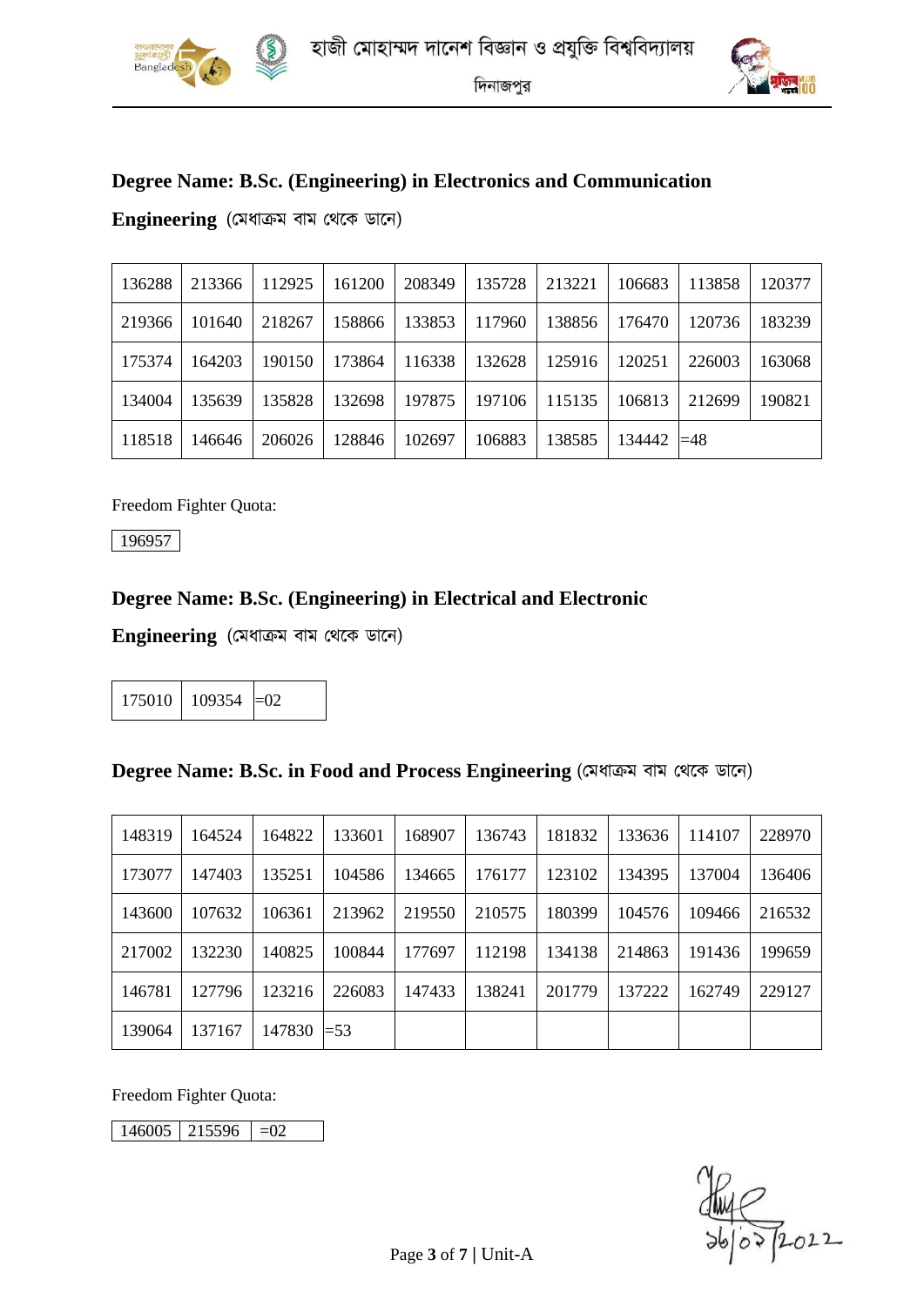



|  |  |  | Degree Name: B. Sc. in Agricultural Engineering (মেধাক্রম বাম থেকে ডানে) |  |
|--|--|--|--------------------------------------------------------------------------|--|
|  |  |  |                                                                          |  |

| 218375 | 104193 | 137773 | 169374 | 148453 | 216482 | 214553 | 139727 | 135207 | 134728 |
|--------|--------|--------|--------|--------|--------|--------|--------|--------|--------|
| 201802 | 216907 | 214602 | 210391 | 135706 | 104409 | 137683 | 135935 | 116967 | 115492 |
| 109279 | 196897 | 192341 | 133399 | 215878 | 140730 | 192608 | 102584 | 202830 | 133948 |
| 114496 | 211787 | 129529 | 106805 | 143757 | 208333 | 143952 | 114856 | 100812 | 192664 |
| 191035 | 128256 | 201570 | 137958 | 105427 | 105929 | 218227 | 138816 | 207146 | 105166 |
| 206679 | 111377 | 131134 | 148690 | 105991 | $=$ 55 |        |        |        |        |

Freedom Fighter Quota:

 $213447 \mid 206629 \mid 110729 \mid =03$ 

Tribal Quota:

230555

#### **Degree Name: Bachelor of Architecture** (মমধাক্রম বাম মেপক ডাপন)

 $216619$  111850 112133 = 03

**Degree Name: B. Sc. in Civil Engineering** (মমধাক্রম বাম মেপক ডাপন)

| 197918 | 210995 | 137762          | 140044 | 200989                                                       | 157427 | 169844                   | 217494 | 169157 | 135761 |
|--------|--------|-----------------|--------|--------------------------------------------------------------|--------|--------------------------|--------|--------|--------|
| 171338 | 184404 | 125483          | 200787 | 146337                                                       |        | 201412   127585          | 147434 | 216876 | 225356 |
| 145210 |        |                 |        | 101266   140470   111553   114262   135863   192796   151206 |        |                          |        | 105056 | 201010 |
| 164279 |        | 222185   153755 | 145747 | 100945                                                       |        | $128339$   111515   = 37 |        |        |        |

Tribal Quota:

 $\frac{1}{\frac{1}{100}}$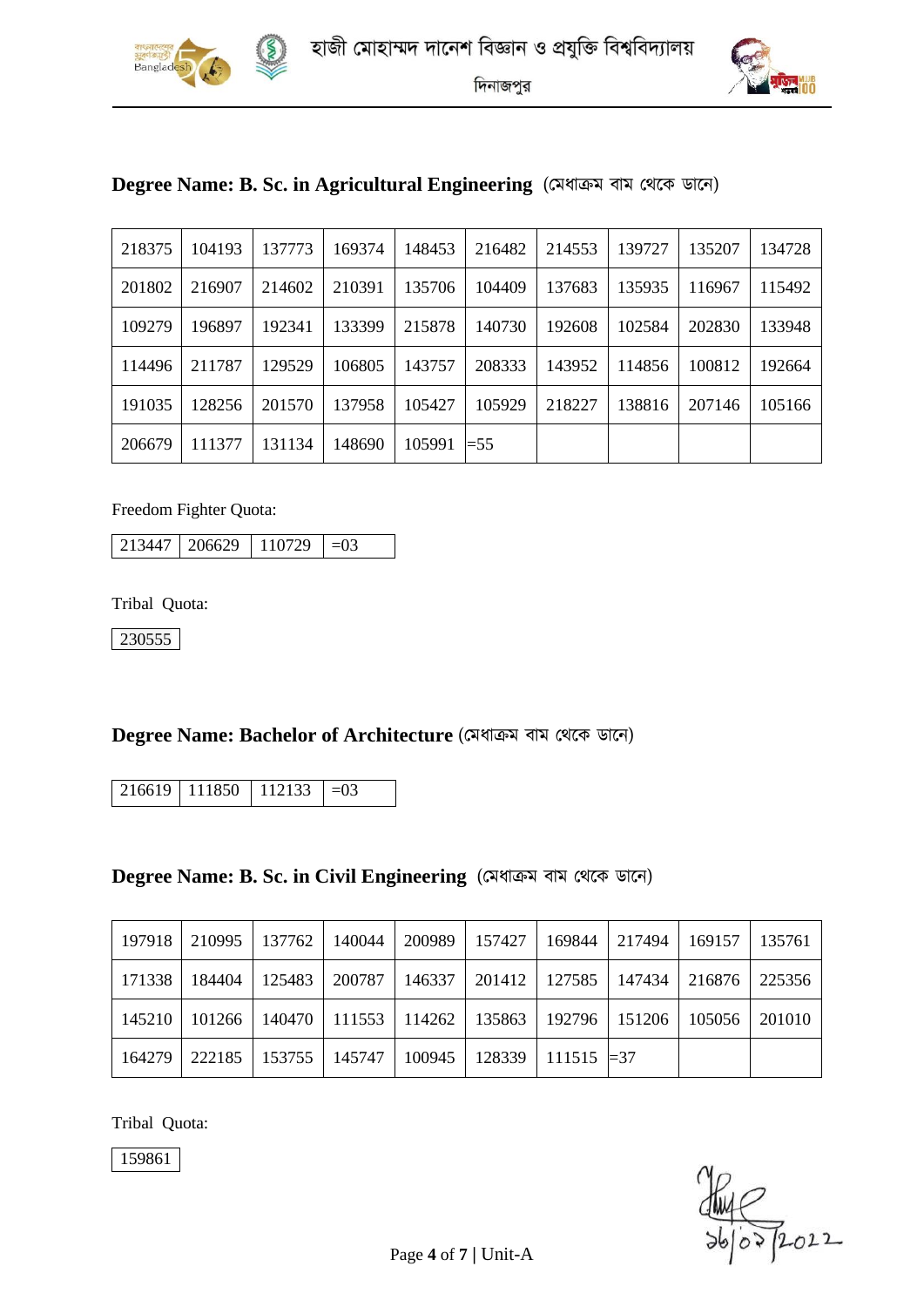



| Degree Name: B. Sc. in Mechanical Engineering (মেধাক্রম বাম থেকে ডানে) |  |  |  |  |  |  |  |
|------------------------------------------------------------------------|--|--|--|--|--|--|--|
|------------------------------------------------------------------------|--|--|--|--|--|--|--|

| 104158 | 122159 | 172889 | 120046 | 207370        | 160235 | 139949 | 114497 | 139557 | 172883 |
|--------|--------|--------|--------|---------------|--------|--------|--------|--------|--------|
| 144738 | 176916 | 162002 | 144879 | 202785        | 174343 | 106093 | 148604 | 133169 | 165999 |
| 146310 | 117165 | 135347 | 148819 | 143160        | 210164 | 181311 | 103965 | 175183 | 201071 |
| 138829 | 143947 | 188332 | 103177 | 103083        | 135326 | 163654 | 184881 | 216972 | 113511 |
| 166556 | 135645 | 181360 | 129482 | $103903 = 45$ |        |        |        |        |        |

Tribal Quota:

| Degree Name: B.Sc. in Chemistry (মেধাক্রম বাম থেকে ডানে) |  |  |
|----------------------------------------------------------|--|--|
|                                                          |  |  |

| 133228 | 137065 | 163169 | 198406 | 216359 | 136302 | 140425 | 118500 | 129348 | 111994 |
|--------|--------|--------|--------|--------|--------|--------|--------|--------|--------|
| 135319 | 216754 | 196968 | 142590 | 218912 | 138579 | 138981 | 201737 | 199603 | 213420 |
| 216796 | 216530 | 216113 | 214560 | 131901 | 147235 | 164381 | 107721 | 139720 | 139791 |
| 112926 | 202656 | 118604 | 217553 | 164931 | 175473 | 165014 | 133856 | 218661 | 210541 |
| 132764 | 106862 | 213383 | 201496 | 200471 | 146472 | 137111 | 148370 | 146829 | 139445 |
| 179190 | 114688 | 147649 | 196557 | 136967 | 200011 | 114061 | 114666 | 147281 | 219429 |
| 200069 | 215701 | 134379 | 133492 | =64    |        |        |        |        |        |

Freedom Fighter Quota:

| 128590 110695 |  |  |
|---------------|--|--|
|---------------|--|--|

 $\frac{1}{\frac{1}{100}}$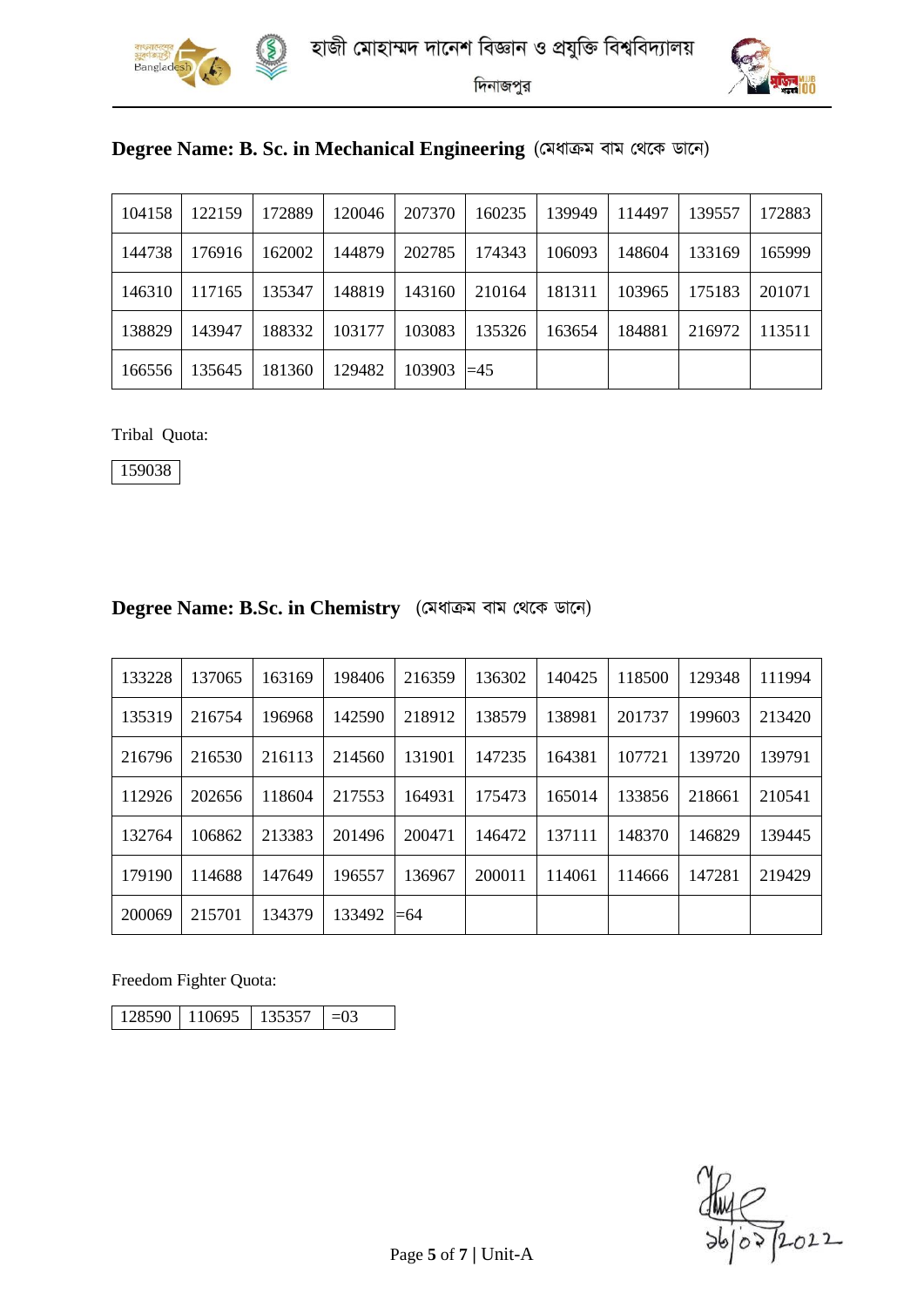



# **Degree Name: B.Sc. in Physics** (মমধাক্রম বাম মেপক ডাপন)

| 202564 | 217724 | 173146 | 169048 | 154594 | 214139 | 199380 | 217184 | 173808 | 202236 |
|--------|--------|--------|--------|--------|--------|--------|--------|--------|--------|
| 216962 | 102417 | 219829 | 218354 | 136399 | 218072 | 197251 | 165455 | 214251 | 147388 |
| 136606 | 141238 | 153879 | 202515 | 218065 | 190059 | 107452 | 146414 | 134806 | 137379 |
| 134596 | 218451 | 210536 | 192050 | 175569 | 129859 | 203177 | 145915 | 218616 | 218009 |
| 213282 | 147704 | 126502 | 118066 | 125593 | 116687 | 107089 | 120919 | 164141 | 172450 |
| 217493 | 168808 | 216890 | 210191 | 215533 | 216265 | 183388 | 130685 | 139929 | 146405 |
| 215732 | 125556 | 222139 | 213079 | 169215 | 199468 | 176554 | 113334 | 165187 | 112172 |
| $=70$  |        |        |        |        |        |        |        |        |        |

Freedom Fighter Quota:

214076 133639 200487 =04

#### **Degree Name: B.Sc. in Mathematics** (মমধাক্রম বাম মেপক ডাপন)

| 139208 | 137880 | 158032 | 110982 | 149594 | 210264 | 157255 | 139207 | 143166 | 166965 |
|--------|--------|--------|--------|--------|--------|--------|--------|--------|--------|
| 191663 | 118438 | 201261 | 168675 | 169977 | 106965 | 169171 | 192030 | 108487 | 136377 |
| 104195 | 117268 | 136775 | 138906 | 207459 | 212030 | 140196 | 206110 | 196953 | 148668 |
| 119036 | 106299 | 135019 | 148841 | 153600 | 153784 | 195566 | 174301 | 217246 | 118622 |
| 154447 | 133363 | 214146 | 191346 | 217902 | 208805 | 166163 | 135784 | 108586 | 125488 |
| 141221 | 155599 | 109920 | 126168 | 101409 | 145396 | 198142 | 217478 | 123317 | 197295 |
| 104592 | 146651 | 176808 | 216998 | 208570 | 192896 | 216277 | 200337 | 216789 | 135449 |
| 231018 | 134232 | 214352 | 167978 | 164569 | $=75$  |        |        |        |        |

Freedom Fighter Quota:

 $225615$  = 02

 $\frac{1}{\frac{1}{100}}$